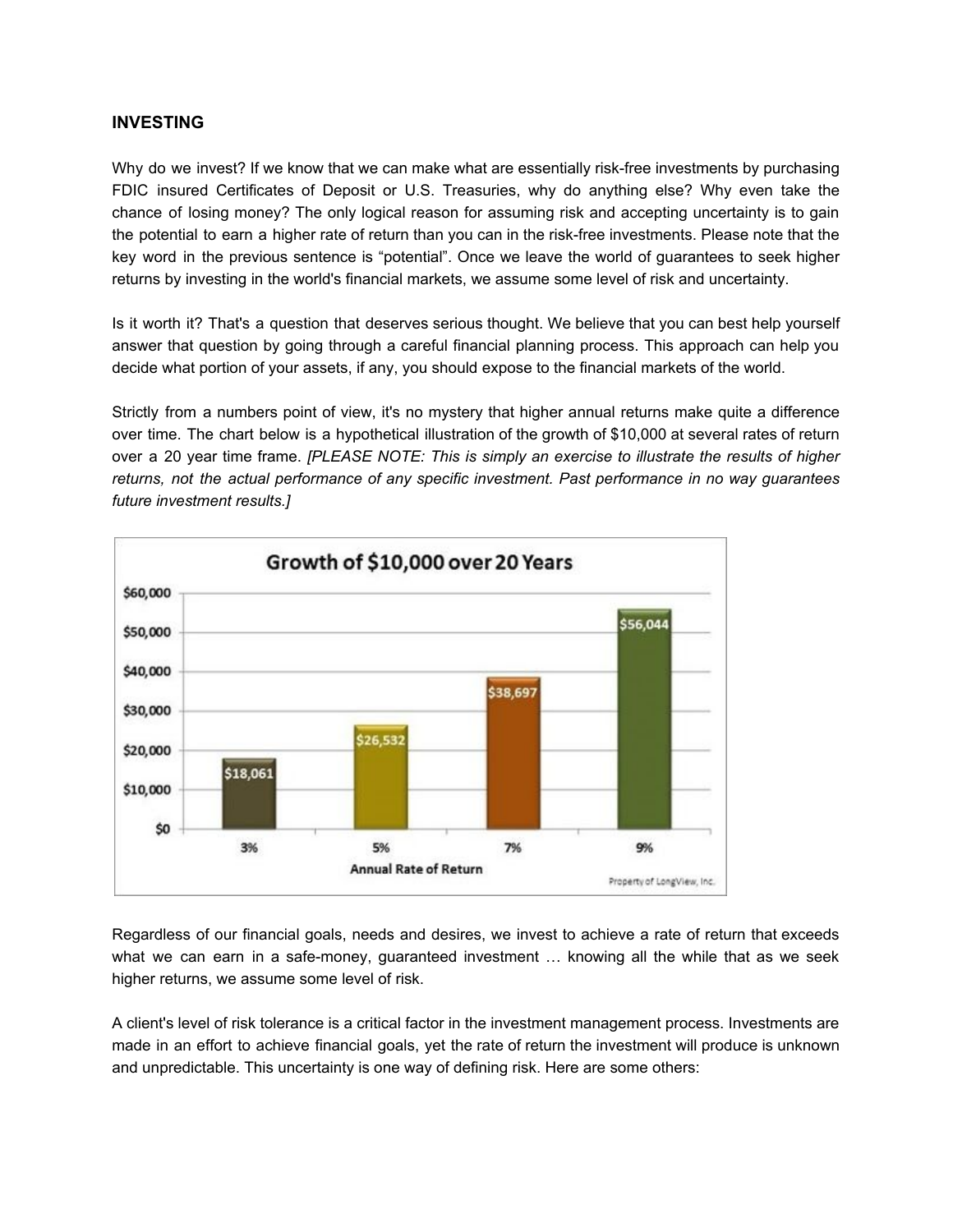- Risk is perhaps most often viewed as volatility, or how dramatic and frequent the ups and downs in the investment are.
- Risk might be looked upon as the probability of a bad end result. The potentially damaging effect to your personal financial future if you've failed to protect your principal or earn a rate of return sufficient enough to achieve your goals.

A practical rule of thumb is that as you seek higher returns, you assume additional risk, and vice-versa.

We believe that once you have thoroughly reviewed your current financial situation and defined your financial goals and obligations, to best achieve long-term investment success, portfolio construction and maintenance efforts should focus on 3 main areas:



## Asset Allocation

Asset Allocation is the process of creating a portfolio that combines different assets in varying proportions.

What's an "asset" or "asset class"? Investments can be grouped together into classes based on a very broad or very narrow set of common characteristics. And although there are many, the investment community recognizes Stocks, Bonds, and Cash & Equivalents as major asset classes.

Grouping assets into classes is useful because it allows us to gather historical data on the performance and volatility measures from each asset class. And although there is no guarantee that history will repeat itself, this information can be valuable when constructing a portfolio by providing a profile of how dramatic (or not) the ups and downs might be, and how different assets performed under certain market conditions.

Important portfolio management studies and our real world experience offer strong evidence that asset allocation is a significant factor contributing to overall portfolio performance.

As an example, an asset allocation schedule may call for you to direct 55% of your investments into stocks, 35% into bonds, and 10% into cash or money markets.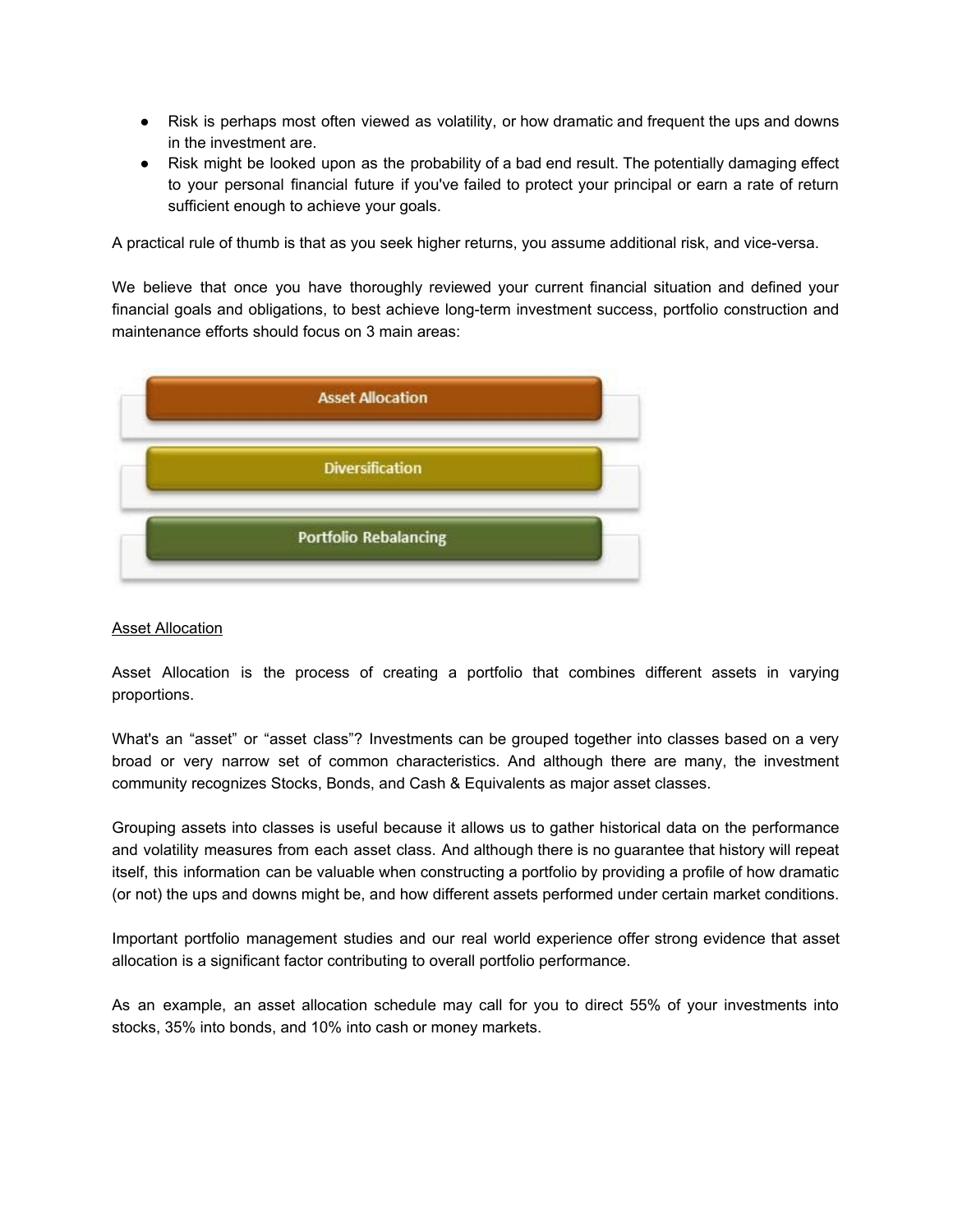

## **Diversification**

Let's start with the saying we've all heard before: "Don't put all your eggs in one basket". Diversification is a strategy that makes a portfolio less dependent on the performance of any one investment, and can be used in an effort to reduce risk and volatility, and improve the overall results of your portfolio.

Diversification is not achieved or defined simply by the number of investments you own, but much more critically, by the different types of investments you own. For instance, the example above calls for 55% of the portfolio to be invested in Stocks. A diversified approach would look to divide that allocation to Stocks amongst a carefully selected group of Stocks from different areas of the market that might include large "Blue Chip" stocks, stocks from smaller U.S. companies, foreign stocks, etc.

## **Rebalancing**

Your Asset Allocation schedule represents your portfolio's "base setting". Built with your objectives in mind, it clearly defines what percentage of the portfolio will be invested in certain assets. However, the selected investments will almost certainly change in value at different rates. For instance, Stocks may perform notably better or worse than Bonds over a given period of time. As a result, the percentage of the overall portfolio each investment represents will change on a regular basis. Rebalancing is the process of making adjustments (buys and/or sells) to the portfolio to bring the asset allocation schedule back to its "base setting".

If left untended, after periods in which the assets you own perform significantly different from one another, your portfolio may end up with an asset allocation schedule that is quite different from its original design.